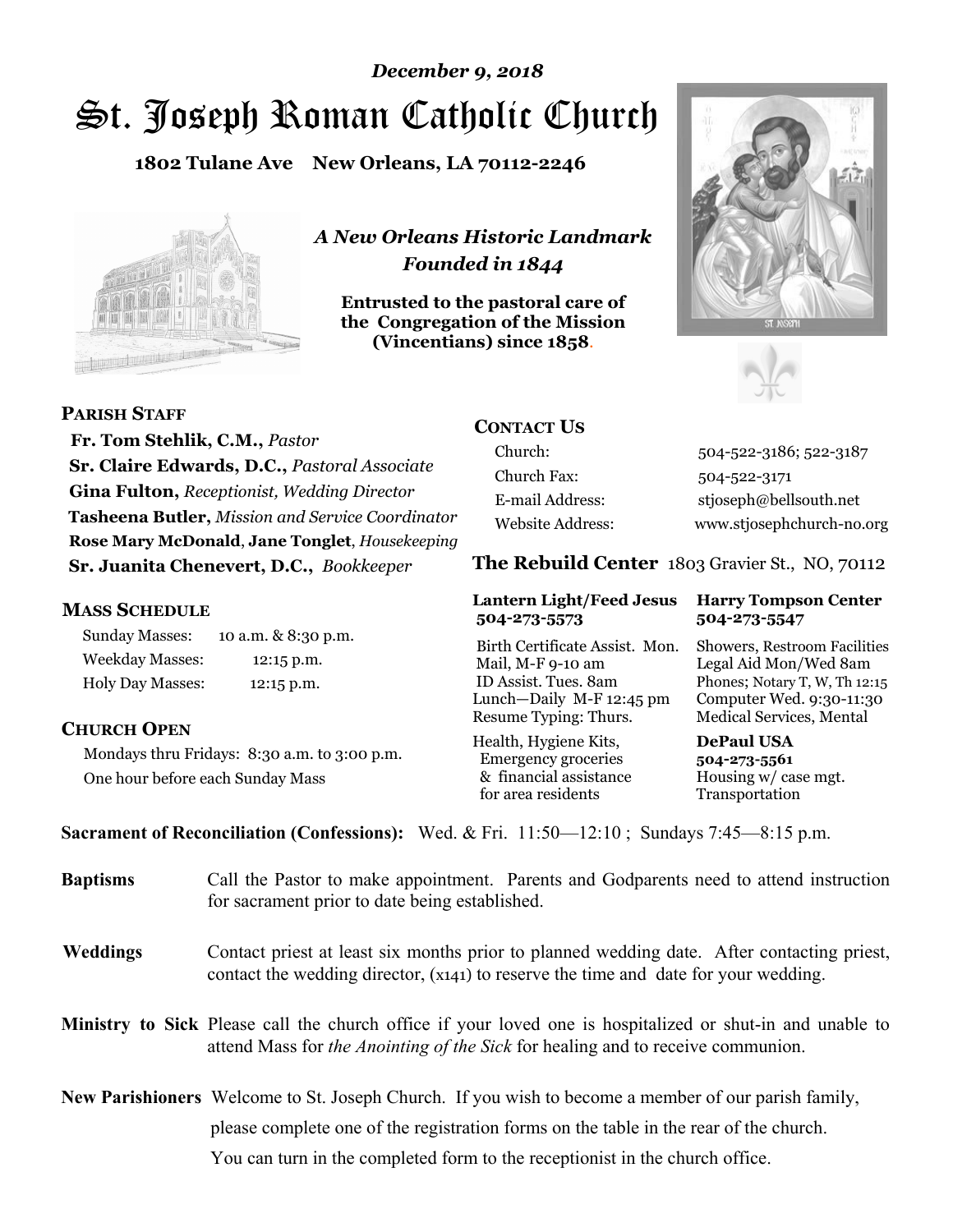## **Second Sunday of Advent December 9, 2018**



 **10:00 am** *St. Joseph Parishioners and Benefactors*

 **8:30 pm Joseph Morales, Jr. +; Bell Sisters +; Mel Schiro; Myrtle Z. Weaver +; Brandy +** 

| Monday, December 10, 2018-                                  | <b>READINGS FOR THE WEEK</b>                               |
|-------------------------------------------------------------|------------------------------------------------------------|
| 12:15 p.m. Joseph Morales, Jr. +                            | #959<br>One in Faith<br>Sunday,<br>Dec. 9                  |
| Tuesday, December 11, 2018-St. Damasus                      | Monday: Is 35:1-10; Ps 85:9-14; Lk 5:17-26                 |
| 12:15 p.m. Fr. Tom Stehlik, CM                              | Tues.: Is 40:1-11; Ps 96:1-13; Mt 18:12-14                 |
| Wednesday, December 12, 2018—Nuestra. Sra. de Guadalupe     | Wed.: Zec 2:14-17; Jdt 13:18; Lk 1:26-47                   |
| 12:15 p.m. All Immigrants & Refugees                        | Thurs.: Is 41:13-20; Ps 145:1-13; Mt 11:11-15              |
| Thursday, December 13, 2018-St. Lucy                        | Friday: Is 48:17-19; Ps 1:1-4, 6; Mt 11:16-19              |
| 12:05 p.m. Josephine Cyr. $(+)$ ; James Rizzuto, Jr. $(+)$  | Saturday: Sir 48:1-11; Ps 80: 2-19; Mt 17:9-13             |
| Friday, December 14, 2018-<br>12:15 p.m. Kaleb Butler $(+)$ | Sunday: Zep 3:14-18a; Is 12:2-6;<br>Phil 4:4-7; Lk 3:10-18 |

#### **YOUR PRAYERS ARE ASKED FOR THE FOLLOWING PARISHIONERS , WHO ARE IN NEED OF HEALING:**

 Anthony Blaise, Clarke Bordelon, Lawrence & Mamie Brown, Cheryl Butler, Beverly Cook, John Caron, John Gebbia, Sylvia Daily-Powell, Joseph Delay, Bernardine Dupre, Terry Eggleston, Linda Elwood, Heather Faircloth, Winston Falgout, Frances Fiegler, Darrell & Ramona Ford, Mark Eiserloh, Shirley Gaither, Roselyn Hansen, Sarah Hollier-Watkins, Jim Karam, Bill Kroetz, Bette & Ken Kussman, Nowell Lacking, Landy Lanza, James Leung, Andrew Marino, Sara Marino, Priscilla Martin, Karen McCoy, Hazel McMiller, Donna Moore, Susan Orkus; Tina Roderfeld, Marvin Pippy Sanders, Anita Schexnayder; Louise Sonnier, Malcolm Taylor, Mel & Gaspar Schiro; Fr. Tom Stehlik, CM Jane Tonglet, Fritz Tripkovich, George Tripkovich, Georgiana Prevost, Marion Vaughn, Juanita Ware, Warren Webster, Cathleen Ward, Helen Wilson, Mary Willis, Lynn Williams, Monica Whitherspoon, Charlie & Joanne Slocum, Mike Yazbeck.

#### **SANCTUARY CANDLE AND MASS INTENTIONS**

 The Sanctuary Candle is burning this week to pray for the eternal rest for **A. Dennis Keller and Joseph Morales, Jr.** To reserve a date to burn the Candle in memory of someone or for a special intention, please call the church office (522-3186). The Sanctuary Candle offering is \$15 for two weeks. The offering for Mass intentions is \$5.00 per Mass.

### **Rebuild Center at St. Joseph Church**

 *The partners of the Rebuild Center are so grateful for all the support that the St. Joseph Parish community has provided to our guests and to our organizations supporting our overall mission of serving those who are homeless in the downtown New Orleans area. Thank you so much!* **Jessica, Kenitha and Vickie.** 

Just this past year, we provided a wide variety of services to 5,649 *different* persons including meals, mail service, ID assistance, job search, showers, phone services, medical treatment, a bike repair class, case management and permanent supportive housing. We are so grateful to the St. Joseph parishioners who have heeded the call to get involved to help the homeless. We have accomplished so much but there is much more to do! Here are the current needs of one of our three non-profit partners serving at the Rebuild Center.

**Harry Tompson Center – http://harrytompsoncenter.org vjudice@harrytompsoncenter.org 504-273-5547** 

**Volunteer Needs:** Help with Shower Services on Tuesday, Wednesday and Thursday mornings; Phone Services Station on Tuesday and Thursdays 1:00 to 2:30 p.m.; Substitute Helpers to help out as needed; Someone to gather up all the stray cats and bring them to the SPCA to be spayed and neutered; Someone to replant garden in courtyard of the Rebuild Center

**Donation Needs**: Bath towels, small travel-sized soaps and shampoos, winter coats, blankets, hats and gloves; rain ponchos; men's shoes, books/magazines for our book cart.

**Fundraising Needs:** Help planning or supporting the annual 2019 "Harry Says Aloha!" Gala on March 23 at Sacred Heart Acdmy.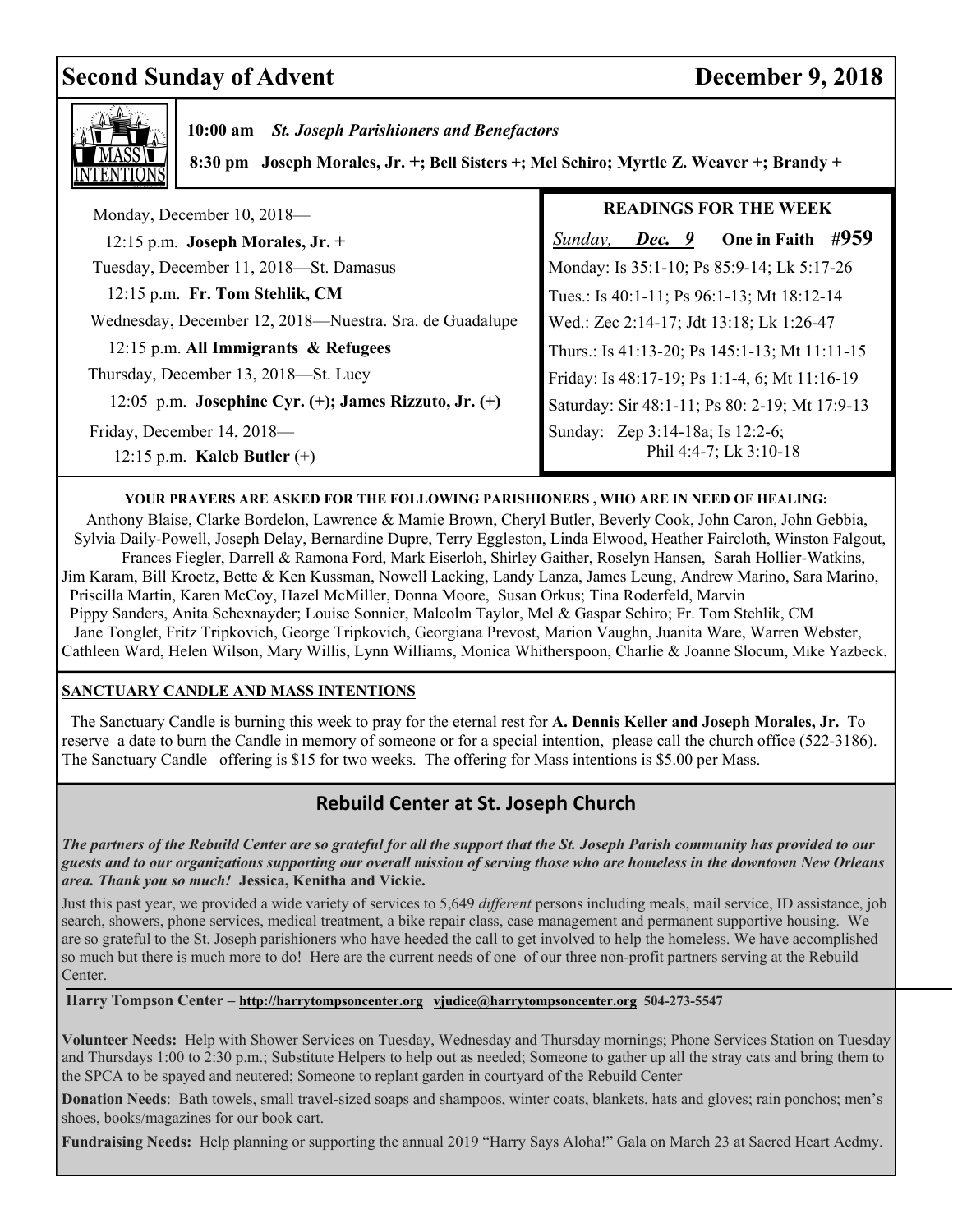God has commanded that every lofty mountain be made low. *— Baruch 5:7*

*PARISH CALENDAR* 

17 Dec. *Monday,* **Prayer Service** 10 am & 5:30 pm SJC

21 Dec. *Friday,* **Church Decorating** 5:30 pm. (followed by meal)

**Prayer Service at St. Joseph Church** An interfaith prayer service and memorial for the homeless who have died on the streets of New Orleans in 2018, will be held on Monday, December 17, 2018, at St. Joseph Church, 1802 Tulane Avenue, New Orleans, at 5:30 PM.

**Congratulations to Raynieca Johnson** Congratulations to our sister, Raynieca, who was received into the Catechumenate on Sunday, December 2. Please keep her and her children in your prayers as she prepares for full initiation into the Catholic Church as a member of St. Joseph Church. God bless you Ray!

**Schedule of Christmas Masses** Christmas Eve: **4 pm**; **Midnight** Mass (Music at 11:30); Christmas Day **10 am.** Decorating for the Christmas Celebration will take place on Friday, December 21, at 5pm with a potluck meal to follow.



All people shall see the salvation of God

## **Pope Francis'** *December* **Intention**

That people, who are involved in the service and transmission of faith, may find, in their dialogue with culture, a language that speaks to the heart of people today.

## **Congratulations:**

.

to the Recently Baptized:

*Chandler Kate Daroca*



### **TODAY'S READINGS**

**First Reading** — Take off your robe of mourning and misery; put on the splendor of glory from God (Baruch 5:1-9).

**Psalm** — The Lord has done great things for us; we are filled with joy (Psalm 126).

**Second Reading** — The one who began good work in you will continue to complete it. (Philip 1:4-6, 8-11).

**Gospel** — The winding roads shall be made straight, and the rough ways made smooth (Luke 3:1-6).

### **AWAITING THE SALVATION OF GOD**

 The world does not seem big enough to contain the jubilation of the first reading. In the Gospel reading, the Roman empire isn't big enough, either. The great powers of Rome are named and made to stand waiting for the arrival of God's salvation. And we find Paul meditating joyfully on what really matters.

 According to Baruch, the city of Jerusalem is like a person standing on tiptoe looking for God's salvation, which is coming from the east. Those who were led away on foot, heads down, now come back, a proud people. Why, the very way is smoothed out. The path is lined with fragrant, lush trees.

 It can't get any better than this, can it? Well, yes, it can. For a voice calls out in the desert. Here is the beginning of the salvation of God.

#### **CHARTER FOR THE PROTECTION OF CHILDREN AND YOUNG PEOPLE**

In response to the Charter for the Protection of Children and Young People from the United States Conference of Catholic Bishops, the Archdiocese of New Orleans continues to make the Hot Line available for anyone who has been hurt or sexually abused by anyone who works for the Church. The Hot Line continues to be available; the number is (504) 522-5019. In continuing our commitment to support and to heal, we invite and encourage individuals who have been hurt or sexually abused recently or in the past by clergy, religious or other employees of the Archdiocese to call our Hot Line and your message will be received confidentially by a mental health professional. Anyone can make a direct call during regular business hours to the Victims' Assistance Coordinator at (504) 861-6253.

#### **TREASURE & STEWARDSHIP**

 **Sunday, November 25….…....\$ 5,027.00 Capital Campaign…………………. 1,658.00**   *Thank you for your generosity!*